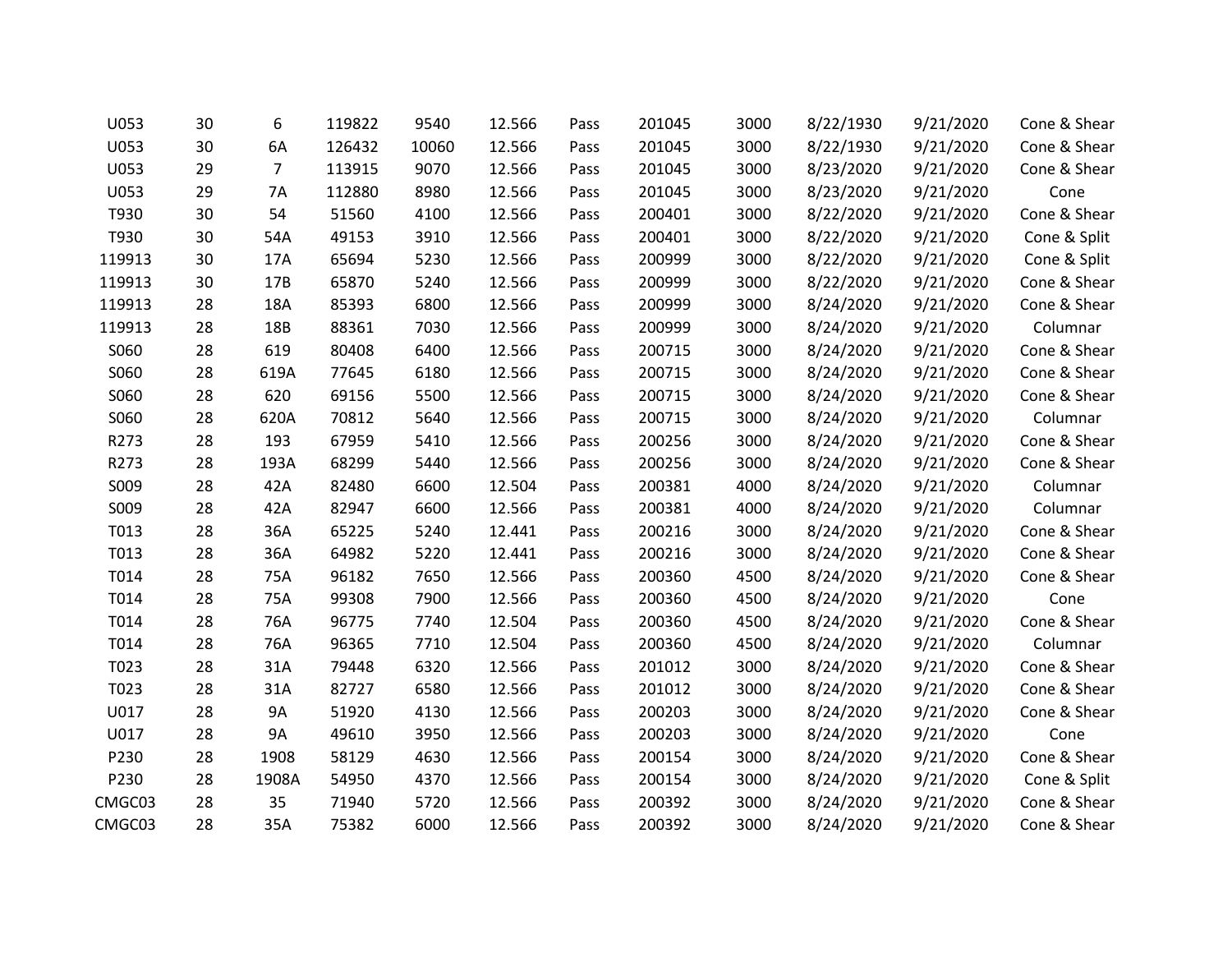| S202        | 28 | 239  | 58869 | 4680   | 12.566 | Pass | 200753    | 4000 | 8/24/2020 | 9/21/2020 | Cone & Shear |
|-------------|----|------|-------|--------|--------|------|-----------|------|-----------|-----------|--------------|
| S202        | 28 | 239A | 58945 | 4690   | 12.566 | Pass | 200753    | 4000 | 8/24/2020 | 9/21/2020 | Columnar     |
| S298        | 28 | 112  | 64904 | 5160   | 12.566 | Pass | 200819    | 3000 | 8/24/2020 | 9/21/2020 | Cone & Split |
| S298        | 28 | 112A | 58483 | 4650   | 12.566 | Pass | 200819    | 3000 | 8/24/2020 | 9/21/2020 | Cone & Shear |
| S298        | 28 | 113  | 60831 | 4840   | 12.566 | Pass |           | 3000 | 8/24/2020 | 9/21/2020 | Cone & Shear |
| S298        | 28 | 113A | 62105 | 4940   | 12.566 | Pass |           | 3000 | 8/24/2020 | 9/21/2020 | Cone & Shear |
| <b>S338</b> | 28 | 806  | 64264 | 5110   | 12.566 | Pass | 200875    | 4000 | 8/24/2020 | 9/21/2020 | Cone & Shear |
| <b>S338</b> | 28 | 806A | 58466 | 4650   | 12.566 | Pass | 200875    | 4000 | 8/24/2020 | 9/21/2020 | Cone         |
| U014        | 28 | 31   | 54646 | 4350   | 12.566 | Pass | 200515    | 3000 | 8/24/2020 | 9/21/2020 | Cone & Shear |
| U014        | 28 | 31A  | 51386 | 4090   | 12.566 | Pass | 200515    | 3000 | 8/24/2020 | 9/21/2020 | Cone & Shear |
| DB1801      | 28 | 285  | 73497 | 5800   | 12.68  | Pass | 200574    | 4000 | 8/22/2020 | 9/21/2020 | Cone & Shear |
| DB1801      | 28 | 285A | 76484 | 6090   | 12.566 | Pass | 200574    | 4000 | 8/22/2020 | 9/21/2020 | Cone & Shear |
| DB1801      | 28 | 286  | 74360 | 5920   | 12.566 | Pass | 200574    | 4000 | 8/22/2020 | 9/21/2020 | Cone & Shear |
| DB1801      | 28 | 286A | 73044 | 5810   | 12.566 | Pass | 200574    | 4000 | 8/22/2020 | 9/21/2020 | Cone & Shear |
| DB1801      | 28 | 287  | 80799 | 6430   | 12.566 | Pass | 200574    | 4000 | 8/22/2020 | 9/21/2020 | Cone & Shear |
| DB1801      | 28 | 287A | 81985 | 6520   | 12.566 | Pass | 200574    | 4000 | 8/22/2020 | 9/21/2020 | Cone & Shear |
| DB1801      | 28 | 288  | 81249 | 6470   | 12.566 | Pass | 200574    | 4000 | 8/22/2020 | 9/21/2020 | Cone & Shear |
| DB1801      | 28 | 288A | 85483 | 6800   | 12.566 | Pass | 200574    | 4000 | 8/22/2020 | 9/21/2020 | Cone & Shear |
| DB1801      | 28 | 289  | 89856 | 7150   | 12.566 | Pass | 200380    | 4000 | 8/24/2020 | 9/21/2020 | Cone & Shear |
| DB1801      | 28 | 289A | 87655 | 6980   | 12.566 | Pass | 200380    | 4000 | 8/24/2020 | 9/21/2020 | Cone & Shear |
| DB1801      | 28 | 290  | 61749 | 4910   | 12.566 | Pass | 200645    | 3000 | 8/24/2020 | 9/21/2020 | Cone & Shear |
| DB1801      | 28 | 290A | 61961 | 4930   | 12.566 | Pass | 200645    | 3000 | 8/24/2020 | 9/21/2020 | Cone & Shear |
| 106077      | 28 | 66   | 56272 | 4480   | 12.566 | Pass | 200286    | 3000 | 8/24/2020 | 9/21/2020 | Cone & Split |
| 106077      | 28 | 66A  | 62977 | 5010   | 12.566 | Pass | 200286    | 3000 | 8/24/2020 | 9/21/2020 | Cone & Split |
| 106077      | 28 | 67A  | 47248 | < 3760 | 12.566 | Fail | 200940    | 4000 | 8/24/2020 | 9/21/2020 | Cone & Shear |
| 106077      | 28 | 67A  | 45899 | < 3650 | 12.566 | Fail | 200940    | 4000 | 8/24/2020 | 9/21/2020 | Columnar     |
| 125186      | 28 | 31   | 56468 | 4490   | 12.566 | Pass | 200065/67 | 3000 | 8/24/2020 | 9/21/2020 | Cone & Shear |
| 125186      | 28 | 31A  | 56235 | 4480   | 12.566 | Pass | 200065/67 | 3000 | 8/24/2020 | 9/21/2020 | Cone & Shear |
| S060        | 28 | 123  | 76861 | 6120   | 12.566 | Pass | 200199    | 4000 | 8/24/2020 | 9/21/2020 | Cone         |
| S060        | 28 | 123A | 81969 | 6520   | 12.566 | Pass | 200199    | 4000 | 8/24/2020 | 9/21/2020 | Cone         |
| S060        | 28 | 124  | 89572 | 7130   | 12.566 | Pass | 200199    | 4000 | 8/24/2020 | 9/21/2020 | Cone         |
| S060        | 28 | 124A | 83071 | 6610   | 12.566 | Pass | 200199    | 4000 | 8/24/2020 | 9/21/2020 | Cone         |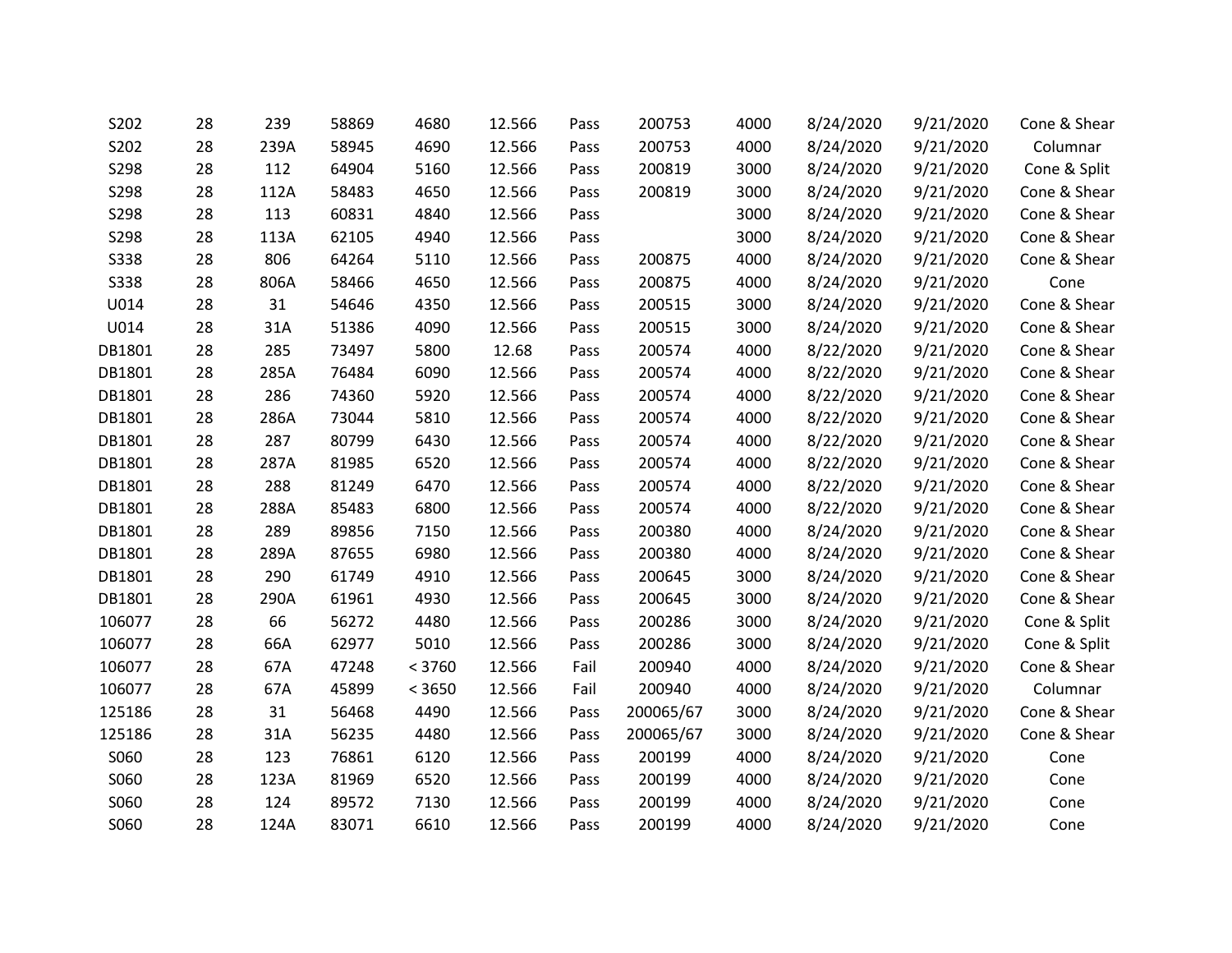| S060 | 28 | 126            | 73803  | 5870 | 12.566 | Pass | 200199         | 4000 | 8/24/2020 | 9/21/2020 | Cone & Shear |
|------|----|----------------|--------|------|--------|------|----------------|------|-----------|-----------|--------------|
| S060 | 28 | 126A           | 79380  | 6320 | 12.566 | Pass | 200199         | 4000 | 8/24/2020 | 9/21/2020 | Cone         |
| S060 | 28 | 127            | 82123  | 6540 | 12.566 | Pass | 200199         | 4000 | 8/24/2020 | 9/21/2020 | Cone & Shear |
| S060 | 28 | 127A           | 82497  | 6560 | 12.566 | Pass | 200199         | 4000 | 8/24/2020 | 9/21/2020 | Cone         |
| S060 | 28 | 128            | 82435  | 6560 | 12.566 | Pass | 200199         | 4000 | 8/24/2020 | 9/21/2020 | Cone         |
| S060 | 28 | 128A           | 80698  | 6420 | 12.566 | Pass | 200199         | 4000 | 8/24/2020 | 9/21/2020 | Cone         |
| S060 | 28 | 129            | 79849  | 6350 | 12.566 | Pass | 200199         | 4000 | 8/24/2020 | 9/21/2020 | Cone & Shear |
| S060 | 28 | 129A           | 74746  | 5950 | 12.566 | Pass | 200199         | 4000 | 8/24/2020 | 9/21/2020 | Columnar     |
| S060 | 28 | 130            | 88561  | 7050 | 12.566 | Pass | 200199         | 4000 | 8/24/2020 | 9/21/2020 | Cone         |
| S060 | 28 | 130A           | 85665  | 6820 | 12.566 | Pass | 200199         | 4000 | 8/24/2020 | 9/21/2020 | Cone & Shear |
| S060 | 28 | 131            | 74362  | 5920 | 12.566 | Pass | 200199         | 4000 | 8/24/2020 | 9/21/2020 | Cone & Split |
| S060 | 28 | 131A           | 71322  | 5680 | 12.566 | Pass | 200199         | 4000 | 8/24/2020 | 9/21/2020 | Cone         |
| S060 | 28 | 132            | 77833  | 6190 | 12.566 | Pass | 200199         | 4000 | 8/24/2020 | 9/21/2020 | Cone         |
| S060 | 28 | 132A           | 79363  | 6320 | 12.566 | Pass | 200199         | 4000 | 8/24/2020 | 9/21/2020 | Columnar     |
| S060 | 28 | 133            | 78202  | 6220 | 12.566 | Pass | 200199         | 4000 | 8/24/2020 | 9/21/2020 | Cone         |
| S060 | 28 | 133A           | 76958  | 6120 | 12.566 | Pass | 200199         | 4000 | 8/24/2020 | 9/21/2020 | Cone & Shear |
| S060 | 28 | 134            | 74513  | 5930 | 12.566 | Pass | 200199         | 4000 | 8/24/2020 | 9/21/2020 | Cone         |
| S060 | 28 | 134A           | 71953  | 5730 | 12.566 | Pass | 200199         | 4000 | 8/24/2020 | 9/21/2020 | Cone         |
| S060 | 28 | 135            | 81359  | 6470 | 12.566 | Pass | 200199         | 4000 | 8/24/2020 | 9/21/2020 | Columnar     |
| S060 | 28 | 135A           | 84181  | 6700 | 12.566 | Pass | 200199         | 4000 | 8/24/2020 | 9/21/2020 | Cone & Shear |
| S060 | 28 | 136            | 68741  | 5470 | 12.566 | Pass | 200199         | 4000 | 8/24/2020 | 9/21/2020 | Cone & Shear |
| S060 | 28 | 136A           | 70578  | 5620 | 12.566 | Pass | 200199         | 4000 | 8/24/2020 | 9/21/2020 | Cone         |
| U128 | 28 | 5              | 66804  | 5280 | 12.642 | Pass | <b>BAG MIX</b> |      | 8/24/2020 | 9/21/2020 | Cone         |
| U128 | 28 | 5A             | 67076  | 5340 | 12.566 | Pass | <b>BAG MIX</b> |      | 8/24/2020 | 9/21/2020 | Cone         |
| S127 | 28 | 225            | 75760  | 6030 | 12.566 | Pass | 200531         | 3000 | 8/24/2020 | 9/21/2020 | Cone & Shear |
| S127 | 28 | 225A           | 77424  | 6160 | 12.566 | Pass | 200531         | 3000 | 8/24/2020 | 9/21/2020 | Cone & Shear |
| T932 | 28 | 31             | 58518  | 4660 | 12.566 | Pass | 200178         | 3000 | 8/24/2020 | 9/21/2020 | Cone & Split |
| T932 | 28 | 31A            | 59427  | 4730 | 12.566 | Pass | 200178         | 3000 | 8/24/2020 | 9/21/2020 | Cone & Shear |
| U094 | 28 | $\mathbf{1}$   | 100643 | 8010 | 12.566 | Pass | <b>BAG MIX</b> | 4000 | 8/22/2020 | 9/21/2020 | Cone         |
| U094 | 28 | 001A           | 102937 | 8190 | 12.566 | Pass | <b>BAG MIX</b> | 4000 | 8/22/2020 | 9/21/2020 | Cone         |
| U094 | 28 | $\overline{2}$ | 95951  | 7640 | 12.566 | Pass | <b>BAG MIX</b> | 4000 | 8/23/2020 | 9/21/2020 | Cone         |
| U094 | 28 | 002A           | 99233  | 7900 | 12.566 | Pass | <b>BAG MIX</b> | 4000 | 8/23/2020 | 9/21/2020 | Cone & Shear |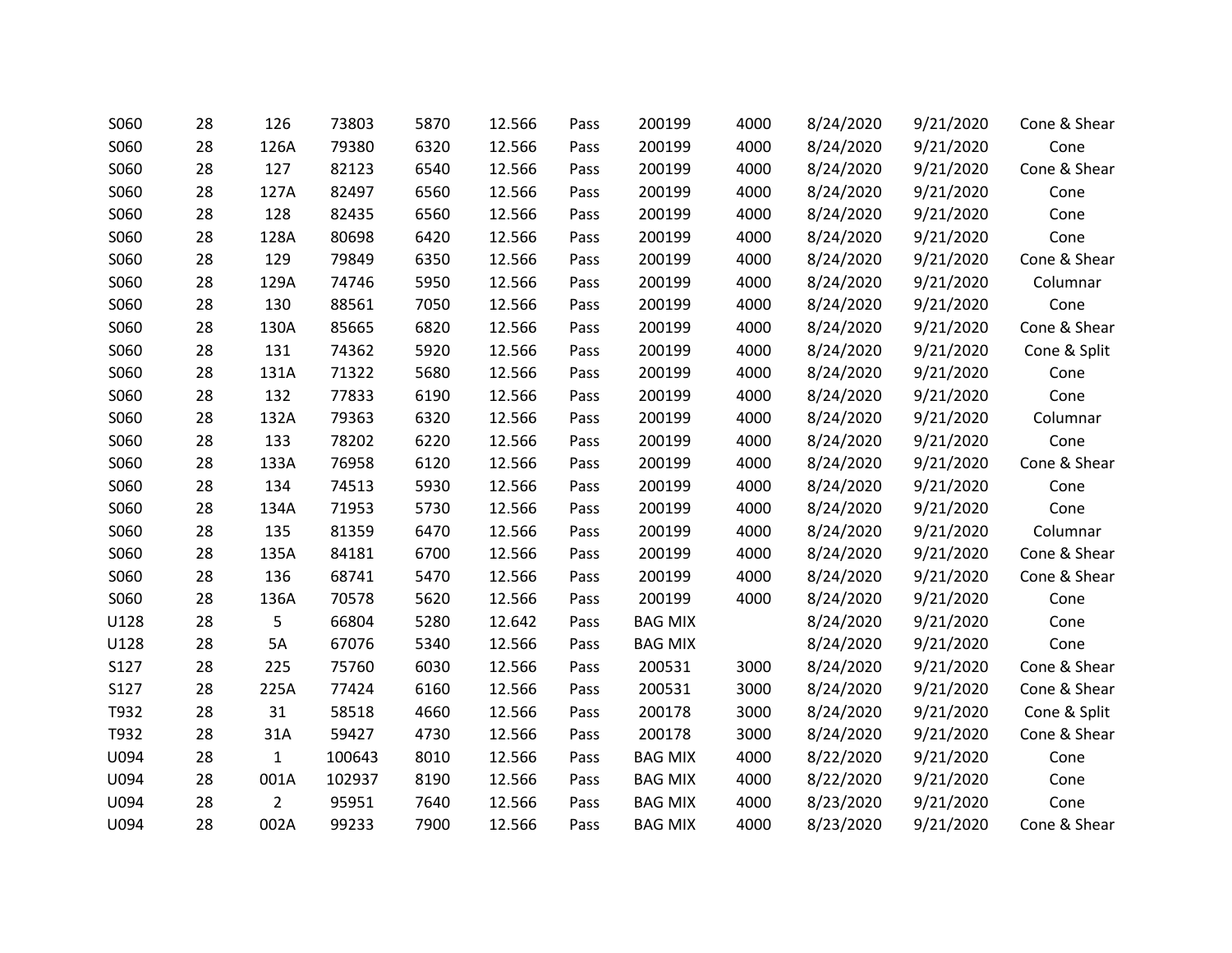| U071   | 7              | $\overline{2}$ | 114173 | 9090   | 12.566 | Pass | 200140 | 3000 | 9/14/2020 | 9/21/2020 | Cone         |
|--------|----------------|----------------|--------|--------|--------|------|--------|------|-----------|-----------|--------------|
| U049   | 7              | 1B             | 53638  | 4270   | 12.566 | Pass | 200935 | 3000 | 9/14/2020 | 9/21/2020 | Columnar     |
| U049   | $\overline{7}$ | 1 <sup>C</sup> | 54920  | 4370   | 12.566 | Pass | 200935 | 3000 | 9/14/2020 | 9/21/2020 | Columnar     |
| U214   | 28             | $\mathbf{1}$   | 92810  | 3280   | 28.274 | Pass | 201064 | 3000 | 8/24/2020 | 9/21/2020 | Cone & Shear |
| U214   | 28             | 1A             | 91796  | 3250   | 28.274 | Pass | 201064 | 3000 | 8/24/2020 | 9/21/2020 | Cone & Shear |
| S202   | 12             | 248B           | 49426  | 3930   | 12.566 | Pass | 200150 | 3000 | 9/9/2020  | 9/21/2020 | Cone & Shear |
| S202   | 12             | 248B           | 50774  | 4040   | 12.566 | Pass | 200150 | 3000 | 9/9/2020  | 9/21/2020 | Cone         |
| S202   | 11             | 249B           | 50457  | 4020   | 12.566 | Pass | 200150 | 3000 | 9/10/2020 | 9/21/2020 | Cone         |
| S202   | 11             | 249B           | 50839  | 4050   | 12.566 | Pass | 200150 | 3000 | 9/10/2020 | 9/21/2020 | Columnar     |
| S202   | 10             | 250B           | 36859  | < 2930 | 12.566 | Fail | 200150 | 3000 | 9/11/2020 | 9/21/2020 | Cone         |
| S202   | 10             | 250B           | 35882  | < 2860 | 12.566 | Fail | 200150 | 3000 | 9/11/2020 | 9/21/2020 | Cone         |
| S202   | $\overline{7}$ | 252B           | 48576  | 3870   | 12.566 | Pass | 200150 | 3000 | 9/14/2020 | 9/21/2020 | Cone         |
| S202   | 7              | 252B           | 48526  | 3860   | 12.566 | Pass | 200150 | 3000 | 9/14/2020 | 9/21/2020 | Cone         |
| U053   | $\overline{2}$ | <b>8B</b>      | 86993  | 6920   | 12.566 | Pass | 201045 | 3000 | 9/19/2020 | 9/21/2020 | Columnar     |
| U053   | $\overline{2}$ | 8C             | 71577  | 5700   | 12.566 | Pass | 201045 | 3000 | 9/19/2020 | 9/21/2020 | Cone         |
| U053   | $\mathbf{1}$   | <b>9B</b>      | 57864  | 4600   | 12.566 | Pass | 201095 | 3000 | 9/20/2020 | 9/21/2020 | Cone         |
| U053   | $\mathbf{1}$   | 9C             | 63387  | 5040   | 12.566 | Pass | 201045 | 3000 | 9/20/2020 | 9/21/2020 | Columnar     |
| 119913 | 28             | 19A            | 50580  | 4030   | 12.566 | Pass | 200999 | 3000 | 8/25/2020 | 9/22/2020 | Cone         |
| 119913 | 28             | 19B            | 48509  | 3860   | 12.566 | Pass | 200999 | 3000 | 8/25/2020 | 9/22/2020 | Cone & Shear |
| S060   | 28             | 621            | 56888  | 4530   | 12.566 | Pass | 200196 | 3000 | 8/25/2020 | 9/22/2020 | Cone & Shear |
| S060   | 28             | 621A           | 61429  | 4890   | 12.566 | Pass | 200196 | 3000 | 8/25/2020 | 9/22/2020 | Columnar     |
| Q029   | 28             | 541A           | 92359  | 7350   | 12.566 | Pass | 201016 | 4000 | 8/25/2020 | 9/22/2020 | Cone         |
| Q029   | 28             | 541A           | 91473  | 7280   | 12.566 | Pass | 201016 | 4000 | 8/25/2020 | 9/22/2020 | Cone & Shear |
| T019   | 28             | 3A             | 57751  | 4600   | 12.566 | Pass |        | 3000 | 8/25/2020 | 9/22/2020 | Cone & Shear |
| T019   | 28             | 3A             | 60984  | 4850   | 12.566 | Pass |        | 3000 | 8/25/2020 | 9/22/2020 | Columnar     |
| T023   | 28             | 32A            | 66159  | 5260   | 12.566 | Pass | 201012 | 3000 | 8/25/2020 | 9/22/2020 | Cone & Shear |
| T023   | 28             | 32A            | 62569  | 4980   | 12.566 | Pass | 201012 | 3000 | 8/25/2020 | 9/22/2020 | Columnar     |
| T167   | 28             | 3A             | 70469  | 5610   | 12.566 | Pass | 200255 | 3000 | 8/25/2020 | 9/22/2020 | Cone & Shear |
| T167   | 28             | 3A             | 72927  | 5800   | 12.566 | Pass | 200255 | 3000 | 8/25/2020 | 9/22/2020 | Cone & Split |
| T930   | 28             | 55             | 48478  | 3860   | 12.566 | Pass | 200401 | 3000 | 8/25/2020 | 9/22/2020 | Cone & Shear |
| T930   | 28             | 55A            | 45843  | 3650   | 12.566 | Pass | 200401 | 3000 | 8/25/2020 | 9/22/2020 | Cone & Shear |
| U017   | 28             | 6A             | 78536  | 6250   | 12.566 | Pass | 200831 | 3000 | 8/25/2020 | 9/22/2020 | Columnar     |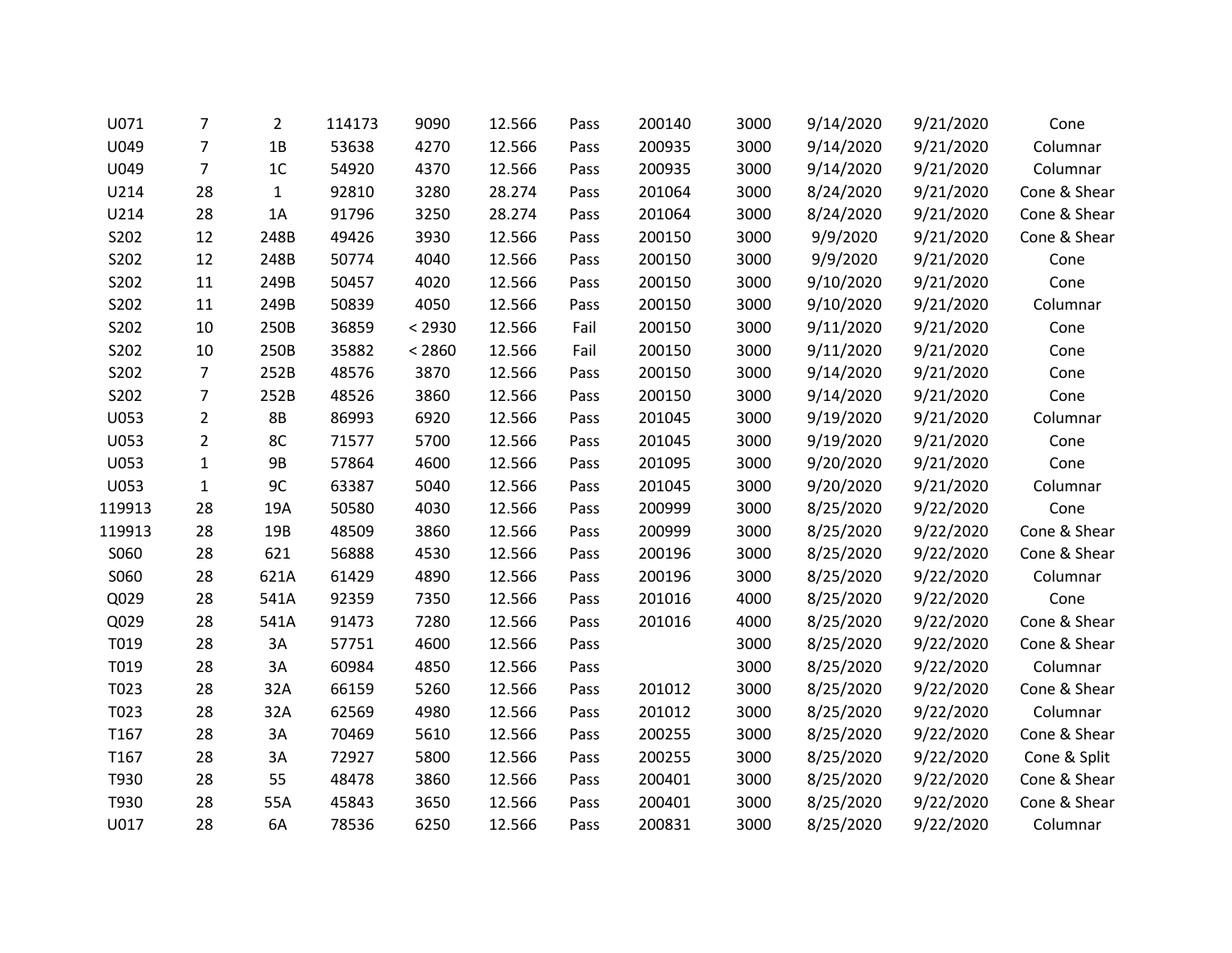| U017        | 28 | 6A        | 78164  | 6220 | 12.566 | Pass | 200831 | 3000 | 8/25/2020 | 9/22/2020 | Cone         |
|-------------|----|-----------|--------|------|--------|------|--------|------|-----------|-----------|--------------|
| U017        | 28 | 7A        | 71712  | 5710 | 12.566 | Pass | 200831 | 3000 | 8/25/2020 | 9/22/2020 | Cone & Shear |
| U017        | 28 | <b>7A</b> | 73032  | 5810 | 12.566 | Pass | 200831 | 3000 | 8/25/2020 | 9/22/2020 | Cone & Shear |
| U017        | 28 | 8A        | 71821  | 5720 | 12.566 | Pass | 200831 | 3000 | 8/25/2020 | 9/22/2020 | Cone & Shear |
| U017        | 28 | 8A        | 77538  | 6170 | 12.566 | Pass | 200831 | 3000 | 8/25/2020 | 9/22/2020 | Cone & Shear |
| U093        | 28 | 1A        | 55394  | 4410 | 12.566 | Pass | 200320 | 3000 | 8/25/2020 | 9/22/2020 | Cone & Shear |
| U093        | 28 | 1A        | 51272  | 4080 | 12.566 | Pass | 200320 | 3000 | 8/25/2020 | 9/22/2020 | Cone & Shear |
| 150101      | 28 | 25A       | 61600  | 4900 | 12.566 | Pass | 17518  | 3000 | 8/25/2020 | 9/22/2020 | Cone & Shear |
| 150101      | 28 | 25B       | 58921  | 4690 | 12.566 | Pass | 17518  | 3000 | 8/25/2020 | 9/22/2020 | Columnar     |
| P230        | 28 | 1909      | 144010 | 5160 | 27.899 | Pass | 200884 | 3000 | 8/25/2020 | 9/22/2020 | Cone & Shear |
| P230        | 28 | 1909A     | 146719 | 5260 | 27.899 | Pass | 200884 | 3000 | 8/25/2020 | 9/22/2020 | Cone & Shear |
| CMGC03      | 28 | 36        | 79154  | 6300 | 12.566 | Pass | 200392 | 3000 | 8/25/2020 | 9/22/2020 | Columnar     |
| CMGC03      | 28 | 36A       | 73205  | 5830 | 12.566 | Pass | 200392 | 3000 | 8/25/2020 | 9/22/2020 | Cone & Shear |
| CMGC03      | 28 | 37        | 68701  | 5470 | 12.566 | Pass | 200392 | 3000 | 8/25/2020 | 9/22/2020 | Cone & Shear |
| CMGC03      | 28 | 37A       | 70108  | 5580 | 12.566 | Pass | 200392 | 3000 | 8/25/2020 | 9/22/2020 | Cone & Shear |
| S202        | 28 | 240       | 63772  | 5070 | 12.566 | Pass | 200753 | 4000 | 8/25/2020 | 9/22/2020 | Cone & Shear |
| S202        | 28 | 240A      | 63379  | 5040 | 12.566 | Pass | 200753 | 4000 | 8/25/2020 | 9/22/2020 | Columnar     |
| <b>S338</b> | 28 | 223       | 78028  | 6210 | 12.566 | Pass | 200337 | 3000 | 8/25/2020 | 9/22/2020 | Columnar     |
| <b>S338</b> | 28 | 223A      | 74872  | 5960 | 12.566 | Pass | 200337 | 3000 | 8/25/2020 | 9/22/2020 | Cone & Shear |
| S338        | 28 | 807       | 86678  | 6900 | 12.566 | Pass | 200875 | 4000 | 8/25/2020 | 9/22/2020 | Cone & Shear |
| <b>S338</b> | 28 | 807A      | 81529  | 6490 | 12.566 | Pass | 200875 | 4000 | 8/25/2020 | 9/22/2020 | Columnar     |
| T011        | 28 | 59        | 63339  | 5040 | 12.566 | Pass | 200763 | 3000 | 8/25/2020 | 9/22/2020 | Cone & Shear |
| T011        | 28 | 59A       | 62283  | 4960 | 12.566 | Pass | 200763 | 3000 | 8/25/2020 | 9/22/2020 | Cone & Shear |
| T011        | 28 | 60        | 66559  | 5320 | 12.504 | Pass | 200763 | 3000 | 8/25/2020 | 9/22/2020 | Cone & Shear |
| T011        | 28 | 60A       | 69229  | 5510 | 12.566 | Pass | 200763 | 3000 | 8/25/2020 | 9/22/2020 | Columnar     |
| T336        | 28 | 49        | 51352  | 4090 | 12.566 | Pass | 200169 | 3000 | 8/25/2020 | 9/22/2020 | Columnar     |
| T336        | 28 | 49A       | 48614  | 3870 | 12.566 | Pass | 200169 | 3000 | 8/25/2020 | 9/22/2020 | Cone & Shear |
| U048        | 28 | V8        | 86521  | 6850 | 12.629 | Pass | 200339 | 3000 | 8/25/2020 | 9/22/2020 | Cone         |
| U048        | 28 | 8A        | 80089  | 6370 | 12.566 | Pass | 200339 | 3000 | 8/25/2020 | 9/22/2020 | Cone & Shear |
| DB1801      | 28 | 291       | 59316  | 4720 | 12.566 | Pass | 200645 | 3000 | 8/25/2020 | 9/22/2020 | Cone & Split |
| DB1801      | 28 | 291A      | 62334  | 4960 | 12.566 | Pass | 200645 | 3000 | 8/25/2020 | 9/22/2020 | Cone & Shear |
| 120116      | 28 | 18A       | 78288  | 6230 | 12.566 | Pass | 670020 | 4000 | 8/25/2020 | 9/22/2020 | Cone & Shear |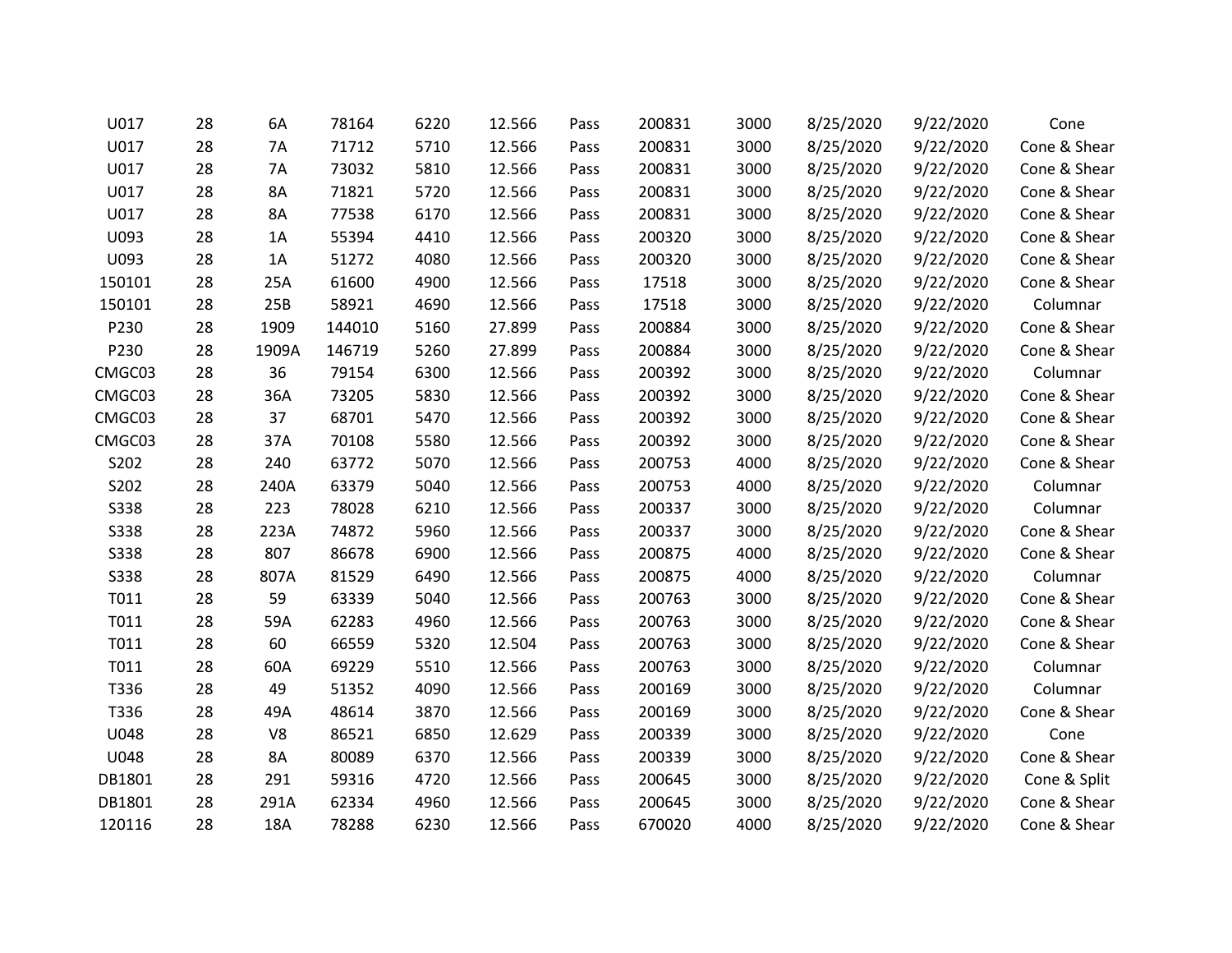| 120116      | 28 | 18A          | 82648  | 6580   | 12.566 | Pass | 670020 | 4000 | 8/25/2020 | 9/22/2020 | Columnar     |
|-------------|----|--------------|--------|--------|--------|------|--------|------|-----------|-----------|--------------|
| S127        | 28 | 226          | 64452  | 5130   | 12.566 | Pass | 200531 | 3000 | 8/25/2020 | 9/22/2020 | Columnar     |
| S127        | 28 | 226A         | 71422  | 5680   | 12.566 | Pass | 200531 | 3000 | 8/25/2020 | 9/22/2020 | Cone & Shear |
| P230        | 28 | 1910         | 69061  | 5500   | 12.566 | Pass | 200154 | 3000 | 8/25/2020 | 9/22/2020 | Cone         |
| P230        | 28 | 1910A        | 65823  | 5240   | 12.566 | Pass | 200154 | 3000 | 8/25/2020 | 9/22/2020 | Cone         |
| T932        | 28 | 32           | 69938  | 5570   | 12.566 | Pass | 200178 | 3000 | 8/25/2020 | 9/22/2020 | Columnar     |
| T932        | 28 | 32A          | 57867  | 4600   | 12.566 | Pass | 200178 | 3000 | 8/25/2020 | 9/22/2020 | Columnar     |
| U086        | 28 | 16A          | 61732  | 4910   | 12.566 | Pass | 200820 | 3000 | 8/25/2020 | 9/22/2020 | Cone & Shear |
| U086        | 28 | 16A          | 62372  | 4960   | 12.566 | Pass | 200820 | 3000 | 8/25/2020 | 9/22/2020 | Cone & Shear |
| T358        | 28 | $\mathbf{1}$ | 64359  | 5100   | 12.629 | Pass | 200196 | 3000 | 8/25/2020 | 9/22/2020 | Cone & Shear |
| T358        | 28 | 1A           | 65031  | 5150   | 12.629 | Pass | 200196 | 3000 | 8/25/2020 | 9/22/2020 | Columnar     |
| <b>S338</b> | 6  | 829B         | 52277  | 4160   | 12.566 | Pass | 200331 | 4000 | 9/16/2020 | 9/22/2020 | Cone & Shear |
| <b>S338</b> | 6  | 829C         | 50239  | < 4000 | 12.566 | Fail | 200331 | 4000 | 9/16/2020 | 9/22/2020 | Columnar     |
| Q029        | 28 | 542A         | 67384  | 5310   | 12.692 | Pass | 201012 | 3000 | 8/26/2020 | 9/23/2020 | Columnar     |
| Q029        | 28 | 542A         | 67062  | 5340   | 12.566 | Pass | 201012 | 3000 | 8/26/2020 | 9/23/2020 | Cone & Shear |
| R273        | 28 | 194          | 66086  | 5260   | 12.566 | Pass | 200256 | 3000 | 8/26/2020 | 9/23/2020 | Cone & Shear |
| R273        | 28 | 194A         | 62068  | 4940   | 12.566 | Pass | 200256 | 3000 | 8/26/2020 | 9/23/2020 | Cone & Shear |
| S009        | 28 | 43A          | 77441  | 6160   | 12.566 | Pass | 200381 | 4000 | 8/26/2020 | 9/23/2020 | Cone & Shear |
| S009        | 28 | 43A          | 69977  | 5570   | 12.566 | Pass | 200381 | 4000 | 8/26/2020 | 9/23/2020 | Cone & Shear |
| T930        | 28 | 56           | 44202  | 3540   | 12.504 | Pass | 200401 | 3000 | 8/26/2020 | 9/23/2020 | Cone & Shear |
| T930        | 28 | 56A          | 46351  | 3690   | 12.566 | Pass | 200401 | 3000 | 8/26/2020 | 9/23/2020 | Columnar     |
| S060        | 28 | 622          | 65789  | 5240   | 12.566 | Pass | 200715 | 3000 | 8/26/2020 | 9/23/2020 | Columnar     |
| S060        | 28 | 622A         | 69784  | 5550   | 12.566 | Pass | 200715 | 3000 | 8/26/2020 | 9/23/2020 | Cone & Shear |
| P230        | 28 | 1911         | 146896 | 5230   | 28.086 | Pass | 200884 | 3000 | 8/26/2020 | 9/23/2020 | Cone & Split |
| P230        | 28 | 1911A        | 155683 | 5540   | 28.086 | Pass | 200884 | 3000 | 8/26/2020 | 9/23/2020 | Columnar     |
| S202        | 28 | 241          | 149335 | 5370   | 27.805 | Pass | 200144 | 3000 | 8/26/2020 | 9/23/2020 | Columnar     |
| S202        | 28 | 241A         | 144333 | 5100   | 28.274 | Pass | 200144 | 3000 | 8/26/2020 | 9/23/2020 | Cone         |
| S298        | 28 | 114          | 66081  | 5260   | 12.566 | Pass | 200819 | 3000 | 8/26/2020 | 9/23/2020 | Cone & Shear |
| S298        | 28 | 114A         | 65192  | 5190   | 12.566 | Pass | 200819 | 3000 | 8/26/2020 | 9/23/2020 | Cone & Shear |
| S298        | 28 | 115          | 74382  | 5920   | 12.566 | Pass | 200819 | 3000 | 8/26/2020 | 9/23/2020 | Cone         |
| S298        | 28 | 115A         | 73661  | 5860   | 12.566 | Pass | 200819 | 3000 | 8/26/2020 | 9/23/2020 | Columnar     |
| T011        | 28 | 61           | 64447  | 5130   | 12.566 | Pass | 200763 | 3000 | 8/26/2020 | 9/23/2020 | Cone & Shear |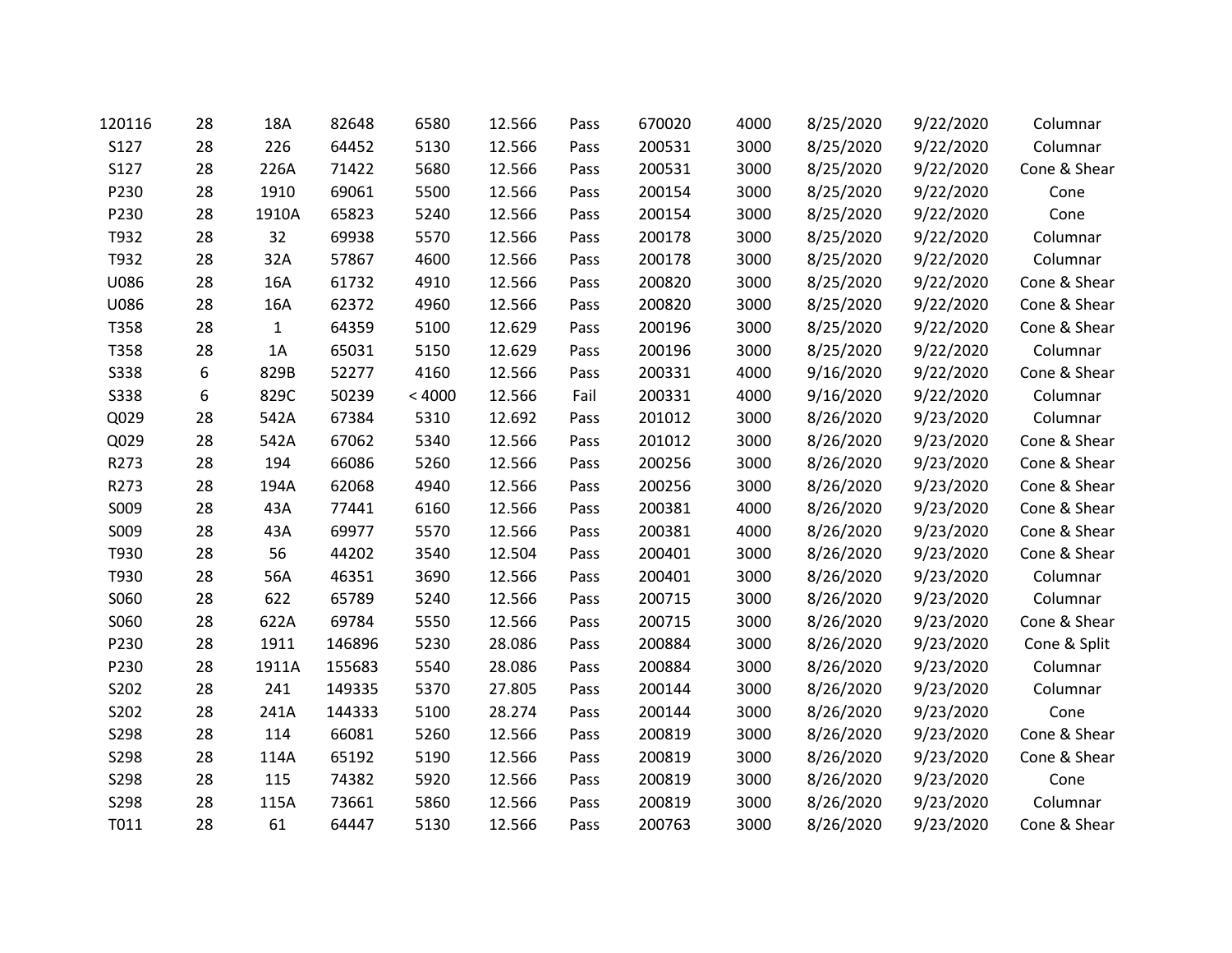| T011   | 28 | 61A  | 67365 | 5360 | 12.566 | Pass | 200763 | 3000 | 8/26/2020 | 9/23/2020 | Cone & Shear |
|--------|----|------|-------|------|--------|------|--------|------|-----------|-----------|--------------|
| T062   | 28 | 42   | 56289 | 4480 | 12.566 | Pass | 200494 | 4000 | 8/26/2020 | 9/23/2020 | Cone & Shear |
| T062   | 28 | 42A  | 57786 | 4600 | 12.566 | Pass | 200494 | 4000 | 8/26/2020 | 9/23/2020 | Columnar     |
| T336   | 28 | 50   | 51304 | 4080 | 12.566 | Pass | 200169 | 3000 | 8/26/2020 | 9/23/2020 | Cone         |
| T336   | 28 | 50A  | 52274 | 4160 | 12.566 | Pass | 200169 | 3000 | 8/26/2020 | 9/23/2020 | Cone         |
| U140   | 28 | 11   | 49328 | 3930 | 12.566 | Pass | 200232 | 3000 | 8/26/2020 | 9/23/2020 | Cone         |
| U140   | 28 | 11A  | 52481 | 4180 | 12.566 | Pass | 200232 | 3000 | 8/26/2020 | 9/23/2020 | Cone & Shear |
| DB1801 | 28 | 293  | 54227 | 4320 | 12.566 | Pass | 200925 | 4000 | 8/26/2020 | 9/23/2020 | Columnar     |
| DB1801 | 28 | 293A | 60677 | 4830 | 12.566 | Pass | 200925 | 4000 | 8/26/2020 | 9/23/2020 | Cone         |
| DB1801 | 28 | 294  | 82333 | 6550 | 12.566 | Pass | 200925 | 4000 | 8/26/2020 | 9/23/2020 | Cone         |
| DB1801 | 28 | 294A | 83652 | 6660 | 12.566 | Pass | 200925 | 4000 | 8/26/2020 | 9/23/2020 | Cone & Shear |
| DB1801 | 28 | 295  | 84778 | 6750 | 12.566 | Pass | 200925 | 4000 | 8/26/2020 | 9/23/2020 | Cone & Shear |
| DB1801 | 28 | 295A | 86259 | 6860 | 12.566 | Pass | 200925 | 4000 | 8/26/2020 | 9/23/2020 | Cone & Shear |
| DB1801 | 28 | 296  | 90146 | 7170 | 12.566 | Pass | 200925 | 4000 | 8/26/2020 | 9/23/2020 | Cone & Shear |
| DB1801 | 28 | 296A | 92128 | 7330 | 12.566 | Pass | 200925 | 4000 | 8/26/2020 | 9/23/2020 | Cone         |
| DB1801 | 28 | 297  | 92534 | 7360 | 12.566 | Pass | 200925 | 4000 | 8/26/2020 | 9/23/2020 | Cone         |
| DB1801 | 28 | 297A | 92228 | 7340 | 12.566 | Pass | 200925 | 4000 | 8/26/2020 | 9/23/2020 | Columnar     |
| DB1801 | 28 | 298  | 86811 | 6910 | 12.566 | Pass | 200925 | 4000 | 8/26/2020 | 9/23/2020 | Cone & Shear |
| DB1801 | 28 | 298A | 88505 | 7040 | 12.566 | Pass | 200925 | 4000 | 8/26/2020 | 9/23/2020 | Columnar     |
| DB1801 | 28 | 299  | 80439 | 6400 | 12.566 | Pass | 200925 | 4000 | 8/26/2020 | 9/23/2020 | Cone & Shear |
| DB1801 | 28 | 299A | 77296 | 6150 | 12.566 | Pass | 200925 | 4000 | 8/26/2020 | 9/23/2020 | Columnar     |
| DB1801 | 28 | 300  | 90205 | 7180 | 12.566 | Pass | 200925 | 4000 | 8/26/2020 | 9/23/2020 | Columnar     |
| DB1801 | 28 | 300A | 86910 | 6920 | 12.566 | Pass | 200925 | 4000 | 8/26/2020 | 9/23/2020 | Columnar     |
| 106077 | 28 | 68A  | 63952 | 5090 | 12.566 | Pass | 200286 | 3000 | 8/26/2020 | 9/23/2020 | Columnar     |
| 106077 | 28 | 68A  | 65829 | 5240 | 12.566 | Pass | 200286 | 3000 | 8/26/2020 | 9/23/2020 | Columnar     |
| 119913 | 28 | 20A  | 56728 | 4510 | 12.566 | Pass | 200999 | 3000 | 8/26/2020 | 9/23/2020 | Cone & Shear |
| 119913 | 28 | 20B  | 59678 | 4750 | 12.566 | Pass | 200999 | 3000 | 8/26/2020 | 9/23/2020 | Cone         |
| S009   | 28 | 44A  | 61101 | 4910 | 12.441 | Pass | 620025 | 3000 | 8/26/2020 | 9/23/2020 | Cone & Shear |
| S009   | 28 | 44A  | 56909 | 4530 | 12.566 | Pass | 620025 | 3000 | 8/26/2020 | 9/23/2020 | Columnar     |
| S127   | 28 | 227  | 51742 | 4120 | 12.566 | Pass | 200531 | 3000 | 8/26/2020 | 9/23/2020 | Cone & Shear |
| S127   | 28 | 227A | 54813 | 4360 | 12.566 | Pass | 200531 | 3000 | 8/26/2020 | 9/23/2020 | Cone & Shear |
| CMGC03 | 28 | 39   | 75553 | 6010 | 12.566 | Pass | 200084 | 3000 | 8/26/2020 | 9/23/2020 | Cone & Shear |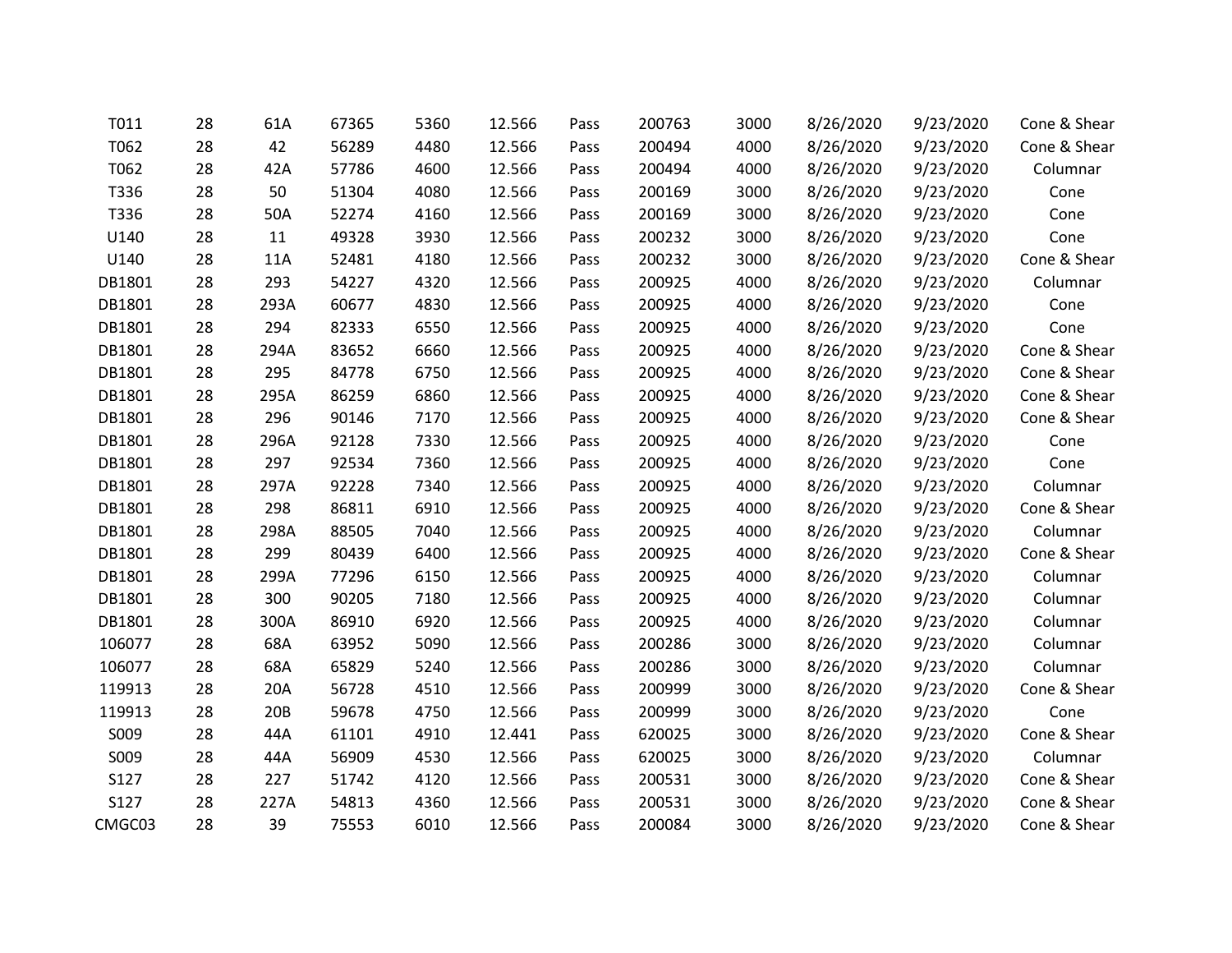| CMGC03 | 28 | 39A            | 65034  | 5180  | 12.566 | Pass | 200084         | 3000 | 8/26/2020 | 9/23/2020 | Columnar     |
|--------|----|----------------|--------|-------|--------|------|----------------|------|-----------|-----------|--------------|
| U071   | 14 | 1 <sup>C</sup> | 62099  | 4940  | 12.566 | Pass | 200892         | 3000 | 9/9/2020  | 9/23/2020 | Cone & Shear |
| T336   | 28 | 85             | 179186 | 14190 | 12.629 | Pass | 200724         | 9000 | 8/26/2020 | 9/23/2020 | Cone & Shear |
| T336   | 28 | 85A            | 174640 | 13900 | 12.566 | Pass | 200724         | 9000 | 8/26/2020 | 9/23/2020 | Cone & Shear |
| T336   | 28 | 86             | 170396 | 13560 | 12.566 | Pass | 200724         | 9000 | 8/26/2020 | 9/23/2020 | Cone         |
| T336   | 28 | 86A            | 164111 | 13060 | 12.566 | Pass | 200724         | 9000 | 8/26/2020 | 9/23/2020 | Cone & Shear |
| T336   | 28 | 87             | 160415 | 12770 | 12.566 | Pass | 200724         | 9000 | 8/26/2020 | 9/23/2020 | Columnar     |
| T336   | 28 | 87A            | 173748 | 13830 | 12.566 | Pass | 200724         | 9000 | 8/26/2020 | 9/23/2020 | Cone         |
| DB1801 | 28 | 292            | 61309  | 4880  | 12.566 | Pass | 200645         | 3000 | 8/26/2020 | 9/23/2020 | Cone & Shear |
| DB1801 | 28 | 292A           | 58085  | 4620  | 12.566 | Pass | 200645         | 3000 | 8/26/2020 | 9/23/2020 | Cone & Shear |
| T925   | 28 | 23             | 71692  | 5710  | 12.566 | Pass | 200833         | 3000 | 8/26/2020 | 9/23/2020 | Cone         |
| T925   | 28 | 23A            | 67836  | 5400  | 12.566 | Pass | 200833         | 3000 | 8/26/2020 | 9/23/2020 | Cone & Shear |
| R273   | 28 | 11             | 74093  | 5900  | 12.566 | Pass | 200257         | 3000 | 8/27/2020 | 9/24/2020 | Columnar     |
| R273   | 28 | <b>11A</b>     | 74993  | 5970  | 12.566 | Pass | 200257         | 3000 | 8/27/2020 | 9/24/2020 | Cone & Shear |
| T925   | 28 | 24             | 74354  | 5920  | 12.566 | Pass |                | 3000 | 8/27/2020 | 9/24/2020 | Columnar     |
| T925   | 28 | 24A            | 74438  | 5920  | 12.566 | Pass |                | 3000 | 8/27/2020 | 9/24/2020 | Cone & Shear |
| T930   | 28 | 57             | 57483  | 4570  | 12.566 | Pass | 200401         | 3000 | 8/27/2020 | 9/24/2020 | Cone & Shear |
| T930   | 28 | 57A            | 57970  | 4610  | 12.566 | Pass | 200401         | 3000 | 8/27/2020 | 9/24/2020 | Columnar     |
| S060   | 28 | 623            | 76329  | 6070  | 12.566 | Pass | 200196         | 3000 | 8/27/2020 | 9/24/2020 | Cone         |
| S060   | 28 | 623A           | 78060  | 6210  | 12.566 | Pass | 200196         | 3000 | 8/27/2020 | 9/24/2020 | Cone & Shear |
| T293   | 28 | 14             | 68723  | 5470  | 12.566 | Pass | <b>BAG MIX</b> | 3000 | 8/27/2020 | 9/24/2020 | Columnar     |
| T293   | 28 | 14A            | 67807  | 5400  | 12.566 | Pass | <b>BAG MIX</b> | 3000 | 8/27/2020 | 9/24/2020 | Columnar     |
| T293   | 28 | 15             | 53346  | 4250  | 12.566 | Pass | <b>BAG MIX</b> | 3000 | 8/27/2020 | 9/24/2020 | Cone & Shear |
| T293   | 28 | 15A            | 51413  | 4090  | 12.566 | Pass | <b>BAG MIX</b> | 3000 | 8/27/2020 | 9/24/2020 | Cone         |
| S202   | 28 | 243            | 130044 | 4600  | 28.274 | Pass | 200144         | 3000 | 8/27/2020 | 9/24/2020 | Cone         |
| S202   | 28 | 243A           | 121490 | 4300  | 28.274 | Pass | 200144         | 3000 | 8/27/2020 | 9/24/2020 | Columnar     |
| T011   | 28 | 62             | 56593  | 4500  | 12.566 | Pass | 200763         | 3000 | 8/27/2020 | 9/24/2020 | Columnar     |
| T011   | 28 | 62A            | 58278  | 4640  | 12.566 | Pass | 200763         | 3000 | 8/27/2020 | 9/24/2020 | Columnar     |
| U048   | 28 | V10            | 76054  | 6050  | 12.566 | Pass | 200339         | 3000 | 8/27/2020 | 9/24/2020 | Cone & Shear |
| U048   | 28 | 10A            | 79579  | 6330  | 12.566 | Pass | 200339         | 3000 | 8/27/2020 | 9/24/2020 | Cone & Shear |
| 119913 | 28 | 21A            | 53563  | 4260  | 12.566 | Pass | 200999         | 3000 | 8/27/2020 | 9/24/2020 | Columnar     |
| 119913 | 28 | 21B            | 55867  | 4450  | 12.566 | Pass | 200999         | 3000 | 8/27/2020 | 9/24/2020 | Cone & Shear |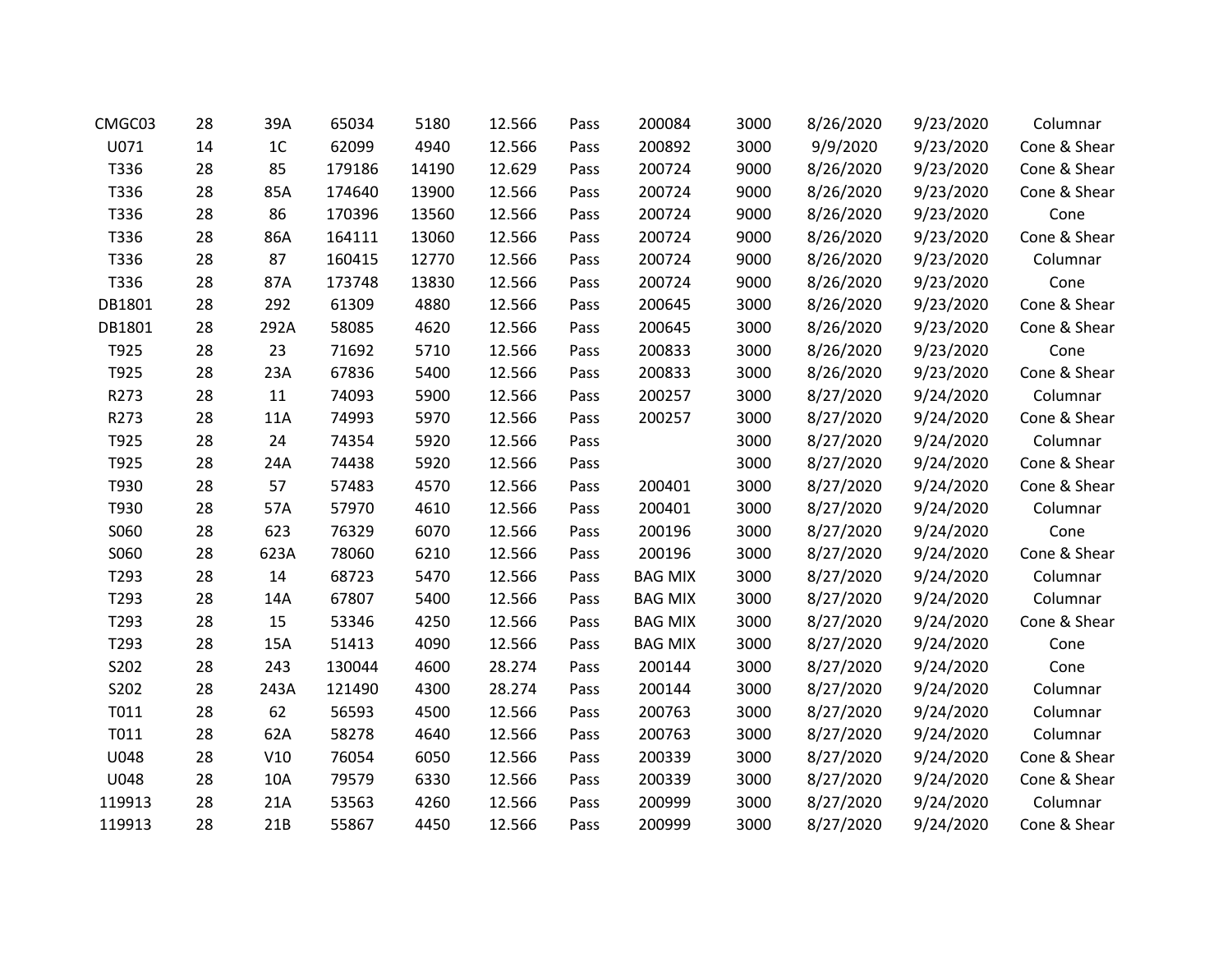| 125186 | 28 | 32    | 70733  | 5630  | 12.566 | Pass | 200065 | 3000  | 8/27/2020 | 9/24/2020 | Columnar     |
|--------|----|-------|--------|-------|--------|------|--------|-------|-----------|-----------|--------------|
| 125186 | 28 | 32A   | 64395  | 5120  | 12.566 | Pass | 200065 | 3000  | 8/27/2020 | 9/24/2020 | Cone & Shear |
| Q029   | 28 | 543A  | 67048  | 5340  | 12.566 | Pass | 201012 | 3000  | 8/27/2020 | 9/24/2020 | Columnar     |
| Q029   | 28 | 543A  | 70176  | 5580  | 12.566 | Pass | 201012 | 3000  | 8/27/2020 | 9/24/2020 | Columnar     |
| S060   | 28 | 137   | 76447  | 6080  | 12.566 | Pass | 200199 | 4000  | 8/27/2020 | 9/24/2020 | Cone & Shear |
| S060   | 28 | 137A  | 76477  | 6090  | 12.566 | Pass | 200199 | 4000  | 8/27/2020 | 9/24/2020 | Columnar     |
| S272   | 28 | 77    | 94838  | 7550  | 12.566 | Pass | 200285 | 3000  | 8/27/2020 | 9/24/2020 | Cone         |
| S272   | 28 | 77A   | 97374  | 7750  | 12.566 | Pass | 200285 | 3000  | 8/27/2020 | 9/24/2020 | Cone         |
| T023   | 28 | 6ARK  | 167975 | 13370 | 12.566 | Pass | 200046 | 10000 | 8/27/2020 | 9/24/2020 | Cone         |
| T023   | 28 | 6ARK  | 181119 | 14410 | 12.566 | Pass | 200046 | 10000 | 8/27/2020 | 9/24/2020 | Cone         |
| U087   | 28 | 12A   | 44564  | 3550  | 12.566 | Pass | 200317 | 3000  | 8/27/2020 | 9/24/2020 | Cone & Shear |
| U087   | 28 | 12A   | 47853  | 3810  | 12.566 | Pass | 200317 | 3000  | 8/27/2020 | 9/24/2020 | Cone & Shear |
| U093   | 28 | 2A    | 51463  | 4140  | 12.441 | Pass | 200320 | 3000  | 8/27/2020 | 9/24/2020 | Cone & Shear |
| U093   | 28 | 2A    | 50357  | 4010  | 12.566 | Pass | 200320 | 3000  | 8/27/2020 | 9/24/2020 | Columnar     |
| U093   | 28 | 2Z    | 52743  | 4200  | 12.566 | Pass | 200320 | 3000  | 8/27/2020 | 9/24/2020 | Cone         |
| U093   | 28 | 2Z    | 51844  | 4190  | 12.379 | Pass | 200320 | 3000  | 8/27/2020 | 9/24/2020 | Cone & Shear |
| U131   | 28 | 10    | 121743 | 9590  | 12.692 | Pass | 200663 | 3000  | 8/27/2020 | 9/24/2020 | Cone         |
| U131   | 28 | 10A   | 114152 | 9080  | 12.566 | Pass | 200663 | 3000  | 8/27/2020 | 9/24/2020 | Columnar     |
| S127   | 28 | 228   | 73492  | 5850  | 12.566 | Pass | 200531 | 3000  | 8/27/2020 | 9/24/2020 | Cone         |
| S127   | 28 | 228A  | 71766  | 5710  | 12.566 | Pass | 200531 | 3000  | 8/27/2020 | 9/24/2020 | Cone & Shear |
| S127   | 28 | 229   | 64623  | 5140  | 12.566 | Pass | 200531 | 3000  | 8/27/2020 | 9/24/2020 | Columnar     |
| S127   | 28 | 229A  | 63484  | 5050  | 12.566 | Pass | 200531 | 3000  | 8/27/2020 | 9/24/2020 | Cone & Split |
| S127   | 28 | 230   | 70948  | 5650  | 12.566 | Pass | 200531 | 3000  | 8/27/2020 | 9/24/2020 | Cone & Shear |
| S127   | 28 | 230A  | 71358  | 5680  | 12.566 | Pass | 200531 | 3000  | 8/27/2020 | 9/24/2020 | Columnar     |
| S202   | 28 | 242   | 62711  | 4990  | 12.566 | Pass | 200147 | 3000  | 8/27/2020 | 9/24/2020 | Cone & Shear |
| S202   | 28 | 242A  | 66461  | 5290  | 12.566 | Pass | 200147 | 3000  | 8/27/2020 | 9/24/2020 | Cone & Shear |
| T336   | 28 | 51    | 94319  | 7470  | 12.629 | Pass | 201031 | 4500  | 8/27/2020 | 9/24/2020 | Cone & Shear |
| T336   | 28 | 51A   | 88059  | 6970  | 12.629 | Pass | 201031 | 4500  | 8/27/2020 | 9/24/2020 | Cone & Split |
| CMGC03 | 28 | 38    | 86264  | 6800  | 12.692 | Pass | 200924 | 5000  | 8/27/2020 | 9/24/2020 | Columnar     |
| CMGC03 | 28 | 38A   | 86446  | 6880  | 12.566 | Pass | 200924 | 5000  | 8/27/2020 | 9/24/2020 | Cone         |
| P230   | 28 | 1912  | 62567  | 4980  | 12.566 | Pass | 200154 | 3000  | 8/27/2020 | 9/24/2020 | Cone & Split |
| P230   | 28 | 1912A | 65646  | 5220  | 12.566 | Pass | 200154 | 3000  | 8/27/2020 | 9/24/2020 | Cone         |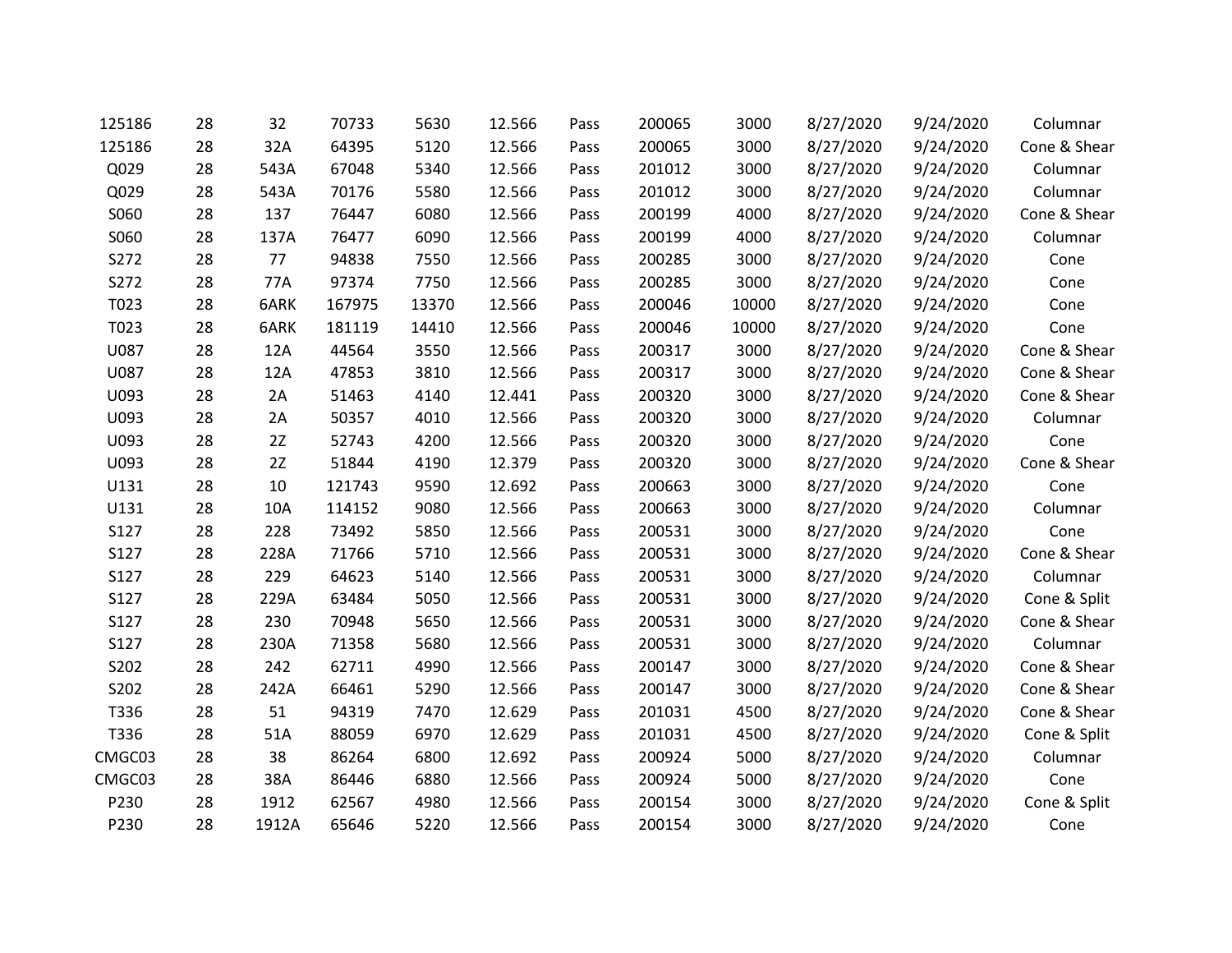| P230   | 28             | 1913           | 159626 | 5680  | 28.086 | Pass | 200884 | 3000 | 8/27/2020 | 9/24/2020 | Cone & Shear  |
|--------|----------------|----------------|--------|-------|--------|------|--------|------|-----------|-----------|---------------|
| P230   | 28             | 1913A          | 166648 | 5890  | 28.274 | Pass | 200884 | 3000 | 8/27/2020 | 9/24/2020 | Cone & Shear  |
| T932   | 28             | 33             | 74805  | 5950  | 12.566 | Pass | 200178 | 3000 | 8/27/2020 | 9/24/2020 | Cone & Shear  |
| T932   | 28             | 33A            | 45496  | 3620  | 12.566 | Pass | 200178 | 3000 | 8/27/2020 | 9/24/2020 | Cone & Split  |
| T358   | 28             | $\overline{2}$ | 91922  | 7310  | 12.566 | Pass | 200196 | 3000 | 8/27/2020 | 9/24/2020 | Cone & Shear  |
| T358   | 28             | 2A             | 90749  | 7220  | 12.566 | Pass | 200196 | 3000 | 8/27/2020 | 9/24/2020 | Cone & Shear  |
| 121525 | 28             | 10             | 49088  | 3910  | 12.566 | Pass | 200049 | 3000 | 8/27/2020 | 9/24/2020 | Cone & Shear  |
| 121525 | 28             | 10A            | 51760  | 4120  | 12.566 | Pass | 200049 | 3000 | 8/27/2020 | 9/24/2020 | Columnar      |
| T336   | 28             | 88             | 181057 | 14410 | 12.566 | Pass | 200724 | 9000 | 8/27/2020 | 9/24/2020 | Columnar      |
| T336   | 28             | 88A            | 188318 | 14990 | 12.566 | Pass | 200724 | 9000 | 8/27/2020 | 9/24/2020 | Cone          |
| T336   | 28             | 89             | 196990 | 15680 | 12.566 | Pass | 200724 | 9000 | 8/27/2020 | 9/24/2020 | Cone          |
| T336   | 28             | 89A            | 189863 | 15110 | 12.566 | Pass | 200724 | 9000 | 8/27/2020 | 9/24/2020 | Cone          |
| T336   | 28             | 90             | 187599 | 14930 | 12.566 | Pass | 200724 | 9000 | 8/27/2020 | 9/24/2020 | Cone          |
| T336   | 28             | 90A            | 192909 | 15350 | 12.566 | Pass | 200724 | 9000 | 8/27/2020 | 9/24/2020 | Cone          |
| P230   | 28             | 1914           | 67919  | 5400  | 12.566 | Pass | 200154 | 3000 | 8/27/2020 | 9/24/2020 | Columnar      |
| P230   | 28             | 1914A          | 71225  | 5670  | 12.566 | Pass | 200154 | 3000 | 8/27/2020 | 9/24/2020 | Cone & Shear  |
| DB1801 | 28             | 301            | 66374  | 5280  | 12.566 | Pass | 200169 | 3000 | 8/27/2020 | 9/24/2020 | Columnar      |
| DB1801 | 28             | 301A           | 67608  | 5380  | 12.566 | Pass | 200169 | 3000 | 8/27/2020 | 9/24/2020 | Columnar      |
| T358   | $\overline{7}$ | 4C             | 45584  | 3630  | 12.566 | Pass | 200196 | 3000 | 9/17/2020 | 9/24/2020 | <none></none> |
| R279   | 15             | 231B           | 56720  | 4510  | 12.566 | Pass | 200408 | 4000 | 9/9/2020  | 9/24/2020 | Cone          |
| R279   | 15             | 231B           | 55604  | 4420  | 12.566 | Pass | 200408 | 4000 | 9/9/2020  | 9/24/2020 | Cone          |
| R279   | 15             | 232B           | 65946  | 5250  | 12.566 | Pass | 200408 | 4000 | 9/9/2020  | 9/24/2020 | Cone & Shear  |
| R279   | 15             | 232B           | 66723  | 5310  | 12.566 | Pass | 200408 | 4000 | 9/9/2020  | 9/24/2020 | Cone & Shear  |
| R279   | 13             | 233B           | 59645  | 4750  | 12.566 | Pass | 200408 | 4000 | 9/11/2020 | 9/24/2020 | Cone & Shear  |
| R279   | 13             | 233B           | 58907  | 4690  | 12.566 | Pass | 200408 | 4000 | 9/11/2020 | 9/24/2020 | Cone & Shear  |
| R279   | 13             | 235B           | 62056  | 4940  | 12.566 | Pass | 200408 | 4000 | 9/11/2020 | 9/24/2020 | Cone & Shear  |
| R279   | 13             | 235B           | 59967  | 4770  | 12.566 | Pass | 200408 | 4000 | 9/11/2020 | 9/24/2020 | Cone & Shear  |
| R279   | 13             | 236B           | 56219  | 4470  | 12.566 | Pass | 200408 | 4000 | 9/11/2020 | 9/24/2020 | Cone & Shear  |
| R279   | 13             | 236B           | 57572  | 4580  | 12.566 | Pass | 200408 | 4000 | 9/11/2020 | 9/24/2020 | Cone & Shear  |
| R279   | 13             | 237B           | 58029  | 4620  | 12.566 | Pass | 200408 | 4000 | 9/11/2020 | 9/24/2020 | Cone & Shear  |
| R279   | 13             | 237B           | 61594  | 4900  | 12.566 | Pass | 200408 | 4000 | 9/11/2020 | 9/24/2020 | Cone & Shear  |
| R279   | 10             | 238B           | 71331  | 5680  | 12.566 | Pass | 200408 | 4000 | 9/14/2020 | 9/24/2020 | Cone & Shear  |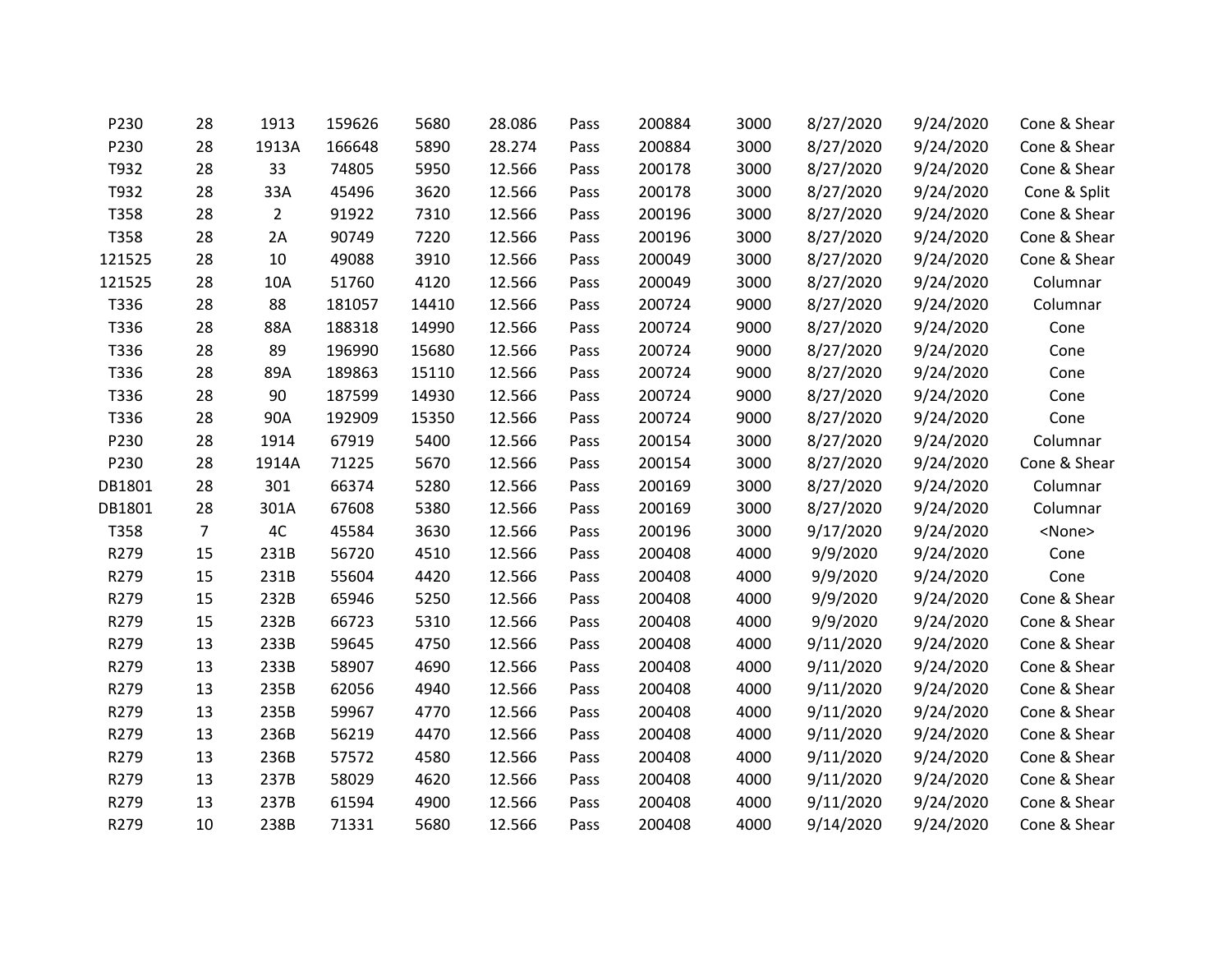| R279        | 10             | 238B           | 69463 | 5530 | 12.566 | Pass | 200408 | 4000 | 9/14/2020 | 9/24/2020 | Cone & Shear |
|-------------|----------------|----------------|-------|------|--------|------|--------|------|-----------|-----------|--------------|
| R279        | 10             | 239B           | 70509 | 5610 | 12.566 | Pass | 200408 | 4000 | 9/14/2020 | 9/24/2020 | Cone & Shear |
| R279        | 10             | 239B           | 66581 | 5300 | 12.566 | Pass | 200408 | 4000 | 9/14/2020 | 9/24/2020 | Cone & Shear |
| R279        | 10             | 240B           | 64222 | 5110 | 12.566 | Pass | 200408 | 4000 | 9/14/2020 | 9/24/2020 | Cone & Shear |
| R279        | 10             | 240B           | 62599 | 4980 | 12.566 | Pass | 200408 | 4000 | 9/14/2020 | 9/24/2020 | Cone & Split |
| R279        | 8              | 242B           | 61155 | 4870 | 12.566 | Pass | 200408 | 4000 | 9/16/2020 | 9/24/2020 | Cone & Shear |
| R279        | 8              | 242B           | 57672 | 4590 | 12.566 | Pass | 200408 | 4000 | 9/16/2020 | 9/24/2020 | Cone & Shear |
| R279        | 8              | 243B           | 51688 | 4110 | 12.566 | Pass | 200408 | 4000 | 9/16/2020 | 9/24/2020 | Cone & Shear |
| R279        | 8              | 243B           | 52653 | 4190 | 12.566 | Pass | 200408 | 4000 | 9/16/2020 | 9/24/2020 | Cone & Shear |
| R279        | 8              | 244B           | 60222 | 4790 | 12.566 | Pass | 200408 | 4000 | 9/16/2020 | 9/24/2020 | Cone & Shear |
| R279        | 8              | 244B           | 60128 | 4780 | 12.566 | Pass | 200408 | 4000 | 9/16/2020 | 9/24/2020 | Cone & Shear |
| R279        | 8              | 245B           | 60747 | 4830 | 12.566 | Pass | 200408 | 4000 | 9/16/2020 | 9/24/2020 | Cone & Shear |
| R279        | 8              | 245B           | 57845 | 4600 | 12.566 | Pass | 200408 | 4000 | 9/16/2020 | 9/24/2020 | Cone & Shear |
| R279        | $\overline{7}$ | 247B           | 60881 | 4840 | 12.566 | Pass | 200408 | 4000 | 9/17/2020 | 9/24/2020 | Cone & Shear |
| R279        | $\overline{7}$ | 247B           | 59012 | 4700 | 12.566 | Pass | 200408 | 4000 | 9/17/2020 | 9/24/2020 | Cone & Shear |
| R279        | $\overline{7}$ | 248B           | 55088 | 4380 | 12.566 | Pass | 200408 | 4000 | 9/17/2020 | 9/24/2020 | Cone & Shear |
| R279        | $\overline{7}$ | 248B           | 56555 | 4500 | 12.566 | Pass | 200408 | 4000 | 9/17/2020 | 9/24/2020 | Cone & Shear |
| R279        | $\overline{7}$ | 249B           | 56249 | 4480 | 12.566 | Pass | 200408 | 4000 | 9/17/2020 | 9/24/2020 | Cone & Shear |
| R279        | $\overline{7}$ | 249B           | 56414 | 4490 | 12.566 | Pass | 200408 | 4000 | 9/17/2020 | 9/24/2020 | Cone & Shear |
| R279        | $\overline{7}$ | 250B           | 55694 | 4430 | 12.566 | Pass | 200408 | 4000 | 9/17/2020 | 9/24/2020 | Cone & Shear |
| R279        | $\overline{7}$ | 250B           | 52606 | 4190 | 12.566 | Pass | 200408 | 4000 | 9/17/2020 | 9/24/2020 | Cone & Shear |
| T930        | 28             | 58             | 72365 | 5760 | 12.566 | Pass | 200401 | 3000 | 8/28/2020 | 9/25/2020 | Cone & Shear |
| T930        | 28             | 58A            | 71385 | 5680 | 12.566 | Pass | 200401 | 3000 | 8/28/2020 | 9/25/2020 | Columnar     |
| S298        | 28             | 116            | 68423 | 5440 | 12.566 | Pass | 200819 | 3000 | 8/28/2020 | 9/25/2020 | Columnar     |
| S298        | 28             | 116A           | 67985 | 5410 | 12.566 | Pass | 200819 | 3000 | 8/28/2020 | 9/25/2020 | Columnar     |
| S298        | 28             | 117            | 67079 | 5340 | 12.566 | Pass | 200819 | 3000 | 8/28/2020 | 9/25/2020 | Cone & Shear |
| S298        | 28             | 117A           | 67305 | 5360 | 12.566 | Pass | 200819 | 3000 | 8/28/2020 | 9/25/2020 | Columnar     |
| <b>S338</b> | 29             | 224            | 73297 | 5830 | 12.566 | Pass | 200337 | 3000 | 8/27/2020 | 9/25/2020 | Columnar     |
| <b>S338</b> | 29             | 224A           | 75101 | 5980 | 12.566 | Pass | 200337 | 3000 | 8/27/2020 | 9/25/2020 | Cone & Shear |
| T154        | 28             | $\mathbf{1}$   | 51169 | 4070 | 12.566 | Pass | 19345  | 3000 | 8/28/2020 | 9/25/2020 | Columnar     |
| T154        | 28             | 1A             | 48439 | 3850 | 12.566 | Pass | 19345  | 3000 | 8/28/2020 | 9/25/2020 | Columnar     |
| U046        | 28             | $\overline{7}$ | 57929 | 4560 | 12.692 | Pass | 200169 | 3000 | 8/28/2020 | 9/25/2020 | Cone & Shear |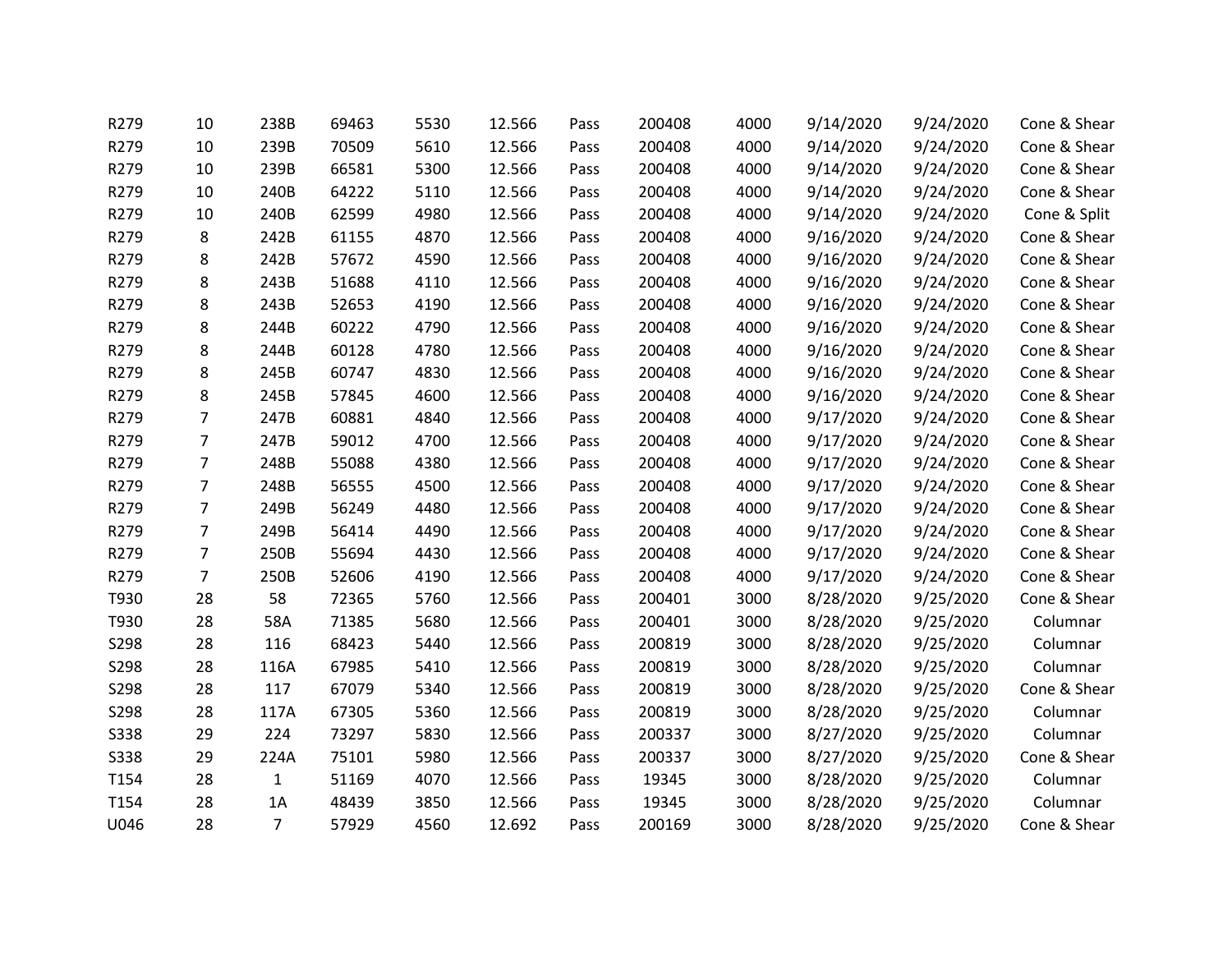| U046   | 28             | 7A        | 54102  | 4310  | 12.566 | Pass | 200169    | 3000 | 8/28/2020 | 9/25/2020 | Columnar     |
|--------|----------------|-----------|--------|-------|--------|------|-----------|------|-----------|-----------|--------------|
| U140   | 28             | 12        | 40799  | 3230  | 12.629 | Pass | 200232    | 3000 | 8/28/2020 | 9/25/2020 | Cone & Split |
| U140   | 28             | 12A       | 41629  | 3310  | 12.566 | Pass | 200232    | 3000 | 8/28/2020 | 9/25/2020 | Cone & Shear |
| 106077 | 28             | 69A       | 57495  | 4580  | 12.566 | Pass | 200286    | 3000 | 8/28/2020 | 9/25/2020 | Cone         |
| 106077 | 28             | 69A       | 59038  | 4700  | 12.566 | Pass | 200286    | 3000 | 8/28/2020 | 9/25/2020 | Columnar     |
| 106077 | 28             | 70A       | 77310  | 6150  | 12.566 | Pass | 200286    | 3000 | 8/28/2020 | 9/25/2020 | Cone & Shear |
| 106077 | 28             | 70A       | 80442  | 6400  | 12.566 | Pass | 200286    | 3000 | 8/28/2020 | 9/25/2020 | Cone & Shear |
| 119913 | 28             | 22A       | 63778  | 5080  | 12.566 | Pass | 200999    | 3000 | 8/28/2020 | 9/25/2020 | Cone & Shear |
| 119913 | 28             | 22B       | 67336  | 5360  | 12.566 | Pass | 200999    | 3000 | 8/28/2020 | 9/25/2020 | Cone         |
| 124200 | 28             | 1ARB      | 132046 | 10510 | 12.566 | Pass | 200031    | 8000 | 8/28/2020 | 9/25/2020 | Cone & Shear |
| 124200 | 28             | 1ARB      | 143271 | 11400 | 12.566 | Pass | 200031    | 8000 | 8/28/2020 | 9/25/2020 | Cone         |
| 125186 | 28             | 33        | 62068  | 4940  | 12.566 | Pass | 200065/67 | 3000 | 8/28/2020 | 9/25/2020 | Cone & Shear |
| 125186 | 28             | 33A       | 57313  | 4560  | 12.566 | Pass | 200065/67 | 3000 | 8/28/2020 | 9/25/2020 | Cone & Split |
| T079   | 28             | 175A      | 64019  | 5090  | 12.566 | Pass | 200067    | 3000 | 8/28/2020 | 9/25/2020 | Cone         |
| T079   | 28             | 175A      | 56434  | 4490  | 12.566 | Pass | 200067    | 3000 | 8/28/2020 | 9/25/2020 | Columnar     |
| U131   | 28             | 11        | 119058 | 9470  | 12.566 | Pass | 200663    | 3000 | 8/28/2020 | 9/25/2020 | Cone & Shear |
| U131   | 28             | 11A       | 118909 | 9460  | 12.566 | Pass | 200663    | 3000 | 8/28/2020 | 9/25/2020 | Cone         |
| CMGC03 | 28             | 40        | 49313  | 3920  | 12.566 | Pass |           | 3000 | 8/28/2020 | 9/25/2020 | Columnar     |
| CMGC03 | 28             | 40A       | 58692  | 4670  | 12.566 | Pass |           | 3000 | 8/28/2020 | 9/25/2020 | Cone         |
| 121525 | 28             | 11        | 57590  | 4580  | 12.566 | Pass | 200049    | 3000 | 8/28/2020 | 9/25/2020 | Cone & Shear |
| 121525 | 28             | 11A       | 55871  | 4450  | 12.566 | Pass | 200049    | 3000 | 8/28/2020 | 9/25/2020 | Cone         |
| DB1801 | 28             | 302       | 52105  | 4150  | 12.566 | Pass | 200821    | 3000 | 8/28/2020 | 9/25/2020 | Cone         |
| DB1801 | 28             | 302A      | 52669  | 4190  | 12.566 | Pass | 200821    | 3000 | 8/28/2020 | 9/25/2020 | Columnar     |
| T210   | 28             | 6         | 110094 | 8850  | 12.441 | Pass | 201061    | 3000 | 8/28/2020 | 9/25/2020 | Cone & Shear |
| T210   | 28             | 6A        | 108334 | 8620  | 12.566 | Pass | 201061    | 3000 | 8/28/2020 | 9/25/2020 | Cone & Shear |
| T358   | $\overline{7}$ | 5C        | 45326  | 3610  | 12.566 | Pass | 200196    | 3000 | 9/18/2020 | 9/25/2020 | Cone & Split |
| 124057 | $\overline{7}$ | 1ARK      | 110837 | 8820  | 12.566 | Pass | 200048    | 5000 | 9/18/2020 | 9/25/2020 | Columnar     |
| 124057 | $\overline{7}$ | 1ARK      | 114594 | 9120  | 12.566 | Pass | 200048    | 5000 | 9/18/2020 | 9/25/2020 | Cone         |
| S127   | 28             | 231       | 73412  | 5840  | 12.566 | Pass | 200531    | 3000 | 8/28/2020 | 9/25/2020 | Columnar     |
| S127   | 28             | 231A      | 74054  | 5890  | 12.566 | Pass | 200531    | 3000 | 8/28/2020 | 9/25/2020 | Cone & Shear |
| U053   | <b>12 HR</b>   | <b>9B</b> | 48758  | 3880  | 12.566 | Pass | 201054    | 3000 | 9/26/2020 | 9/27/2020 | Cone & Shear |
| U053   | <b>12 HR</b>   | 9C        | 47964  | 3820  | 12.566 | Pass | 201054    | 3000 | 9/26/2020 | 9/27/2020 | Cone & Shear |